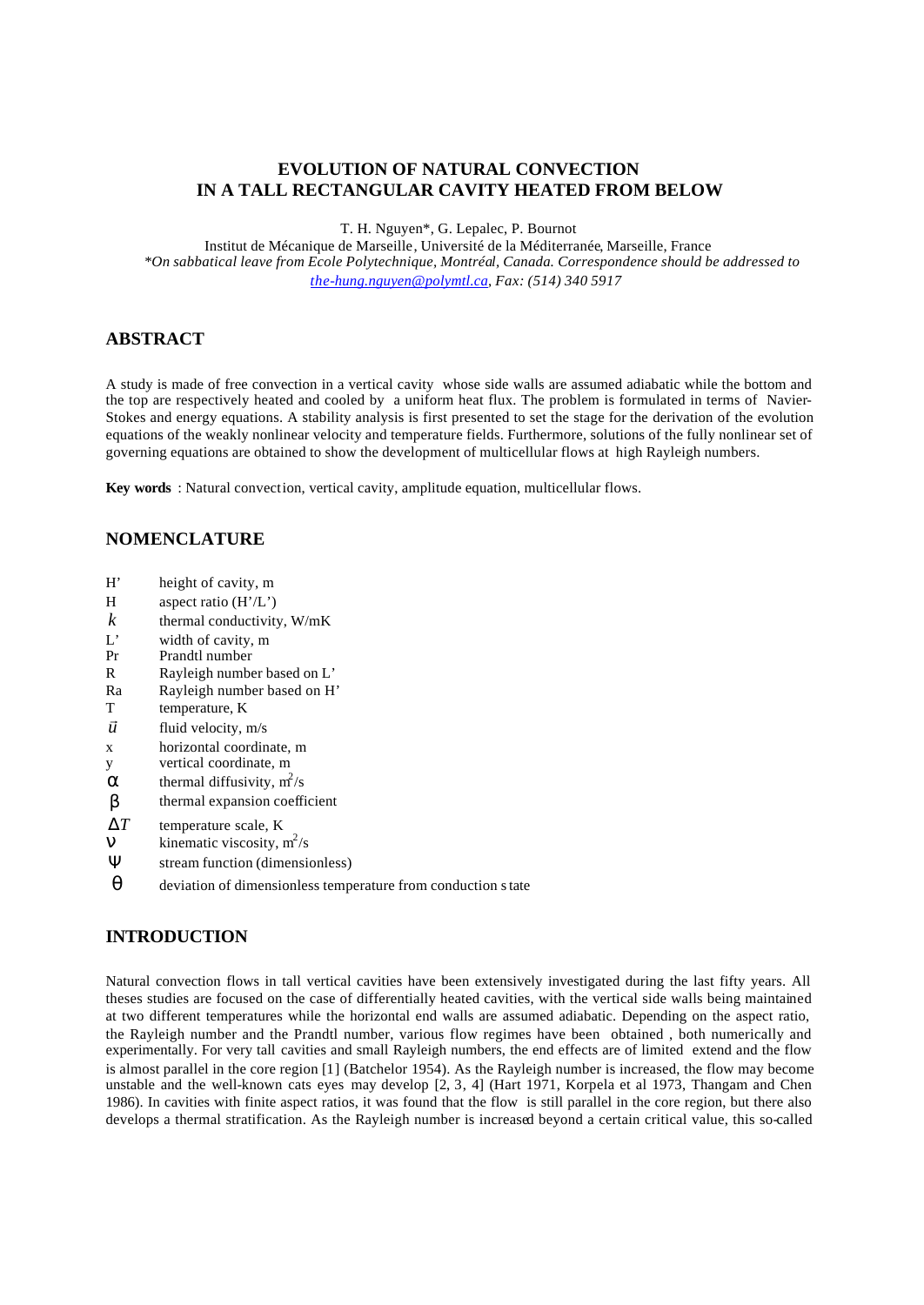buoyancy -boundary layer flow becomes unstable against either steady or traveling waves, depending on the cavity aspect ratio and the fluid Prandtl number [5, 6, 7, 8] (Gill 1966, Gill and Davey 1969, Berg holz 1978, Roux et al 1980).

While differentially heated cavities have been extensively investigated, very few studies were devoted to tall vertical cavities heated from below. In fact, this problem has been considered by Normand 1984 for the case of a vertical cavity [9] and by Cessi and Young 1992 for the case of a tilted slot [10]. Both studies were focused on the derivation of the amplitude equations to describe the spatio-temporal evolution of weakly nonlinear flows and their stability in very thin slots.

In this study, we consider the case of a tall cavity heated from below by a uniform heat flux. Numerical solutions will be shown for a wide range of Rayleigh number. The obtained results will be interpreted in terms of the longwave theory.

### **MATHEMATICAL ANALYSIS**

Consider a fluid confined in a tall vertical slot with a constant vertical temperature gradient due to heating from below. The aspect ratio is sufficiently large for the effects of the end walls to be of limited extend and the flow to be almost parallel in the core region.

The fluid is considered incompressible with constant thermophysical properties, except for the temperaturedependent density in the buoyancy force. The vertical walls are assumed adiabatic, while the top and bottom boundaries are subject to the fixed-flux condition.

The velocity and temperature fields are therefore governed by the following Navier-Stokes and energy equations:

$$
\mathbf{w}_t - \mathbf{Pr}\nabla^2 \mathbf{w} - \mathbf{Pr}\, \mathbf{R} \mathbf{q}_x = \mathbf{w}_y \mathbf{Y}_x - \mathbf{w}_x \mathbf{Y}_y \tag{1}
$$

$$
\boldsymbol{q}_t + \mathbf{y}_x - \nabla^2 \boldsymbol{q} = \boldsymbol{q}_y \mathbf{y}_x - \boldsymbol{q}_x \mathbf{y}_y \tag{2}
$$

with  $w = -\nabla^2 \Psi$ ,  $\Psi$  being the stream function, and **q** the deviation of the temperature field from the conduction state, i.e.

$$
u = \mathbf{y}_{y}, v = -\mathbf{y}_{x}, T = -y + \mathbf{q}
$$

where *u*, *v*, *T* are the dimensionless velocities and temperature.

All quantities are made dimensionless using L', L'2/ $\alpha$ , and  $\alpha/L$ ' as length, time and velocity scales. The problem is governed by three parameters, namely, the aspect ratio  $H = H/L'$ , the Prandtl number Pr and the Rayleigh number R =  $\beta\Delta T L'/v \alpha$  where g, β, ν, α are the gravitational acceleration, volumetric expansion coefficient, kinematic viscosity and thermal diffusivity. Note that  $\Delta T$  is here defined as bL' with b being the imposed vertical temperature gradient.

The thermal boundary conditions to be satisfied in the present problem are therefore

$$
\mathbf{q} \vert_x = 0 \quad at \quad x = \pm \frac{1}{2}
$$
\n
$$
\mathbf{q} \vert_y = 0 \quad at \quad y = \pm \frac{H}{2} \tag{3}
$$

The above equations are solved by the control volume approach with second -order central scheme for spatial derivatives, and first-order backward (implicit) scheme for time derivatives. The typical mesh size is 21X81 for a cavity of aspect ratio 8. The typical time step is 0.005.

#### **Linear stability analysis**

As the cavity is subject to a temperature gradient opposite to gravity, we are dealing with a top-heavy configuration. The motionless conduction state is therefore potentially unstable and convection will arise as soon as buoyancy is strong enough to overcome viscous forces. The critical condition for the onset of convection may be determined by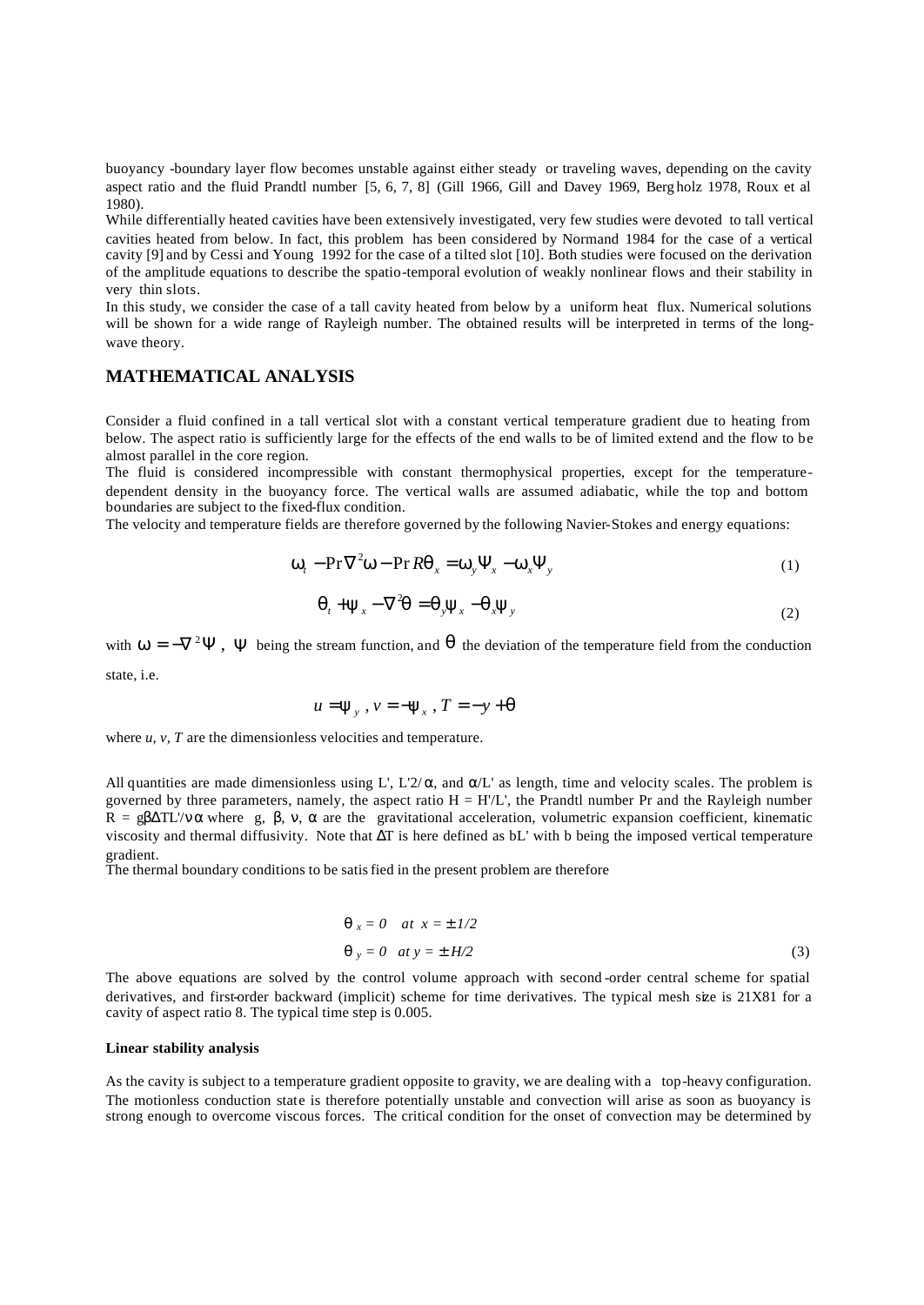the linear stability theory: For small perturbations of the conduction state, we may neglect the nonlinear terms in the governing equations for  $\psi$  and  $\theta$  to obtain the linear system.

$$
\mathbf{w}_t - \mathbf{Pr}\nabla^2 \mathbf{w} - \mathbf{Pr} \mathbf{R} \mathbf{q}_x = 0 \tag{4}
$$

$$
\boldsymbol{q}_t + \mathbf{y}_x - \nabla^2 \boldsymbol{q} = 0 \tag{5}
$$

subject to the homogeneous boundary conditions (3). For mathematical simplicity, we will consider slip condition at the vertical walls.

For  $H>>1$ , this eigenvalue problem is readily solved by

$$
y = F(t, y)\cos px \tag{6}
$$

$$
\mathbf{f} = G(t, y)\sin \mathbf{p} \, x \tag{7}
$$

with a critical Rayleigh number

$$
R_c = \boldsymbol{p}^4 \left( 1 + \frac{n^2}{H^2} \right)^3 \tag{8}
$$

where  $n = 1, 2, 3, ...$  is the vertical mode number of the eigenfunctions  $(n = 1)$  corresponds to a unicellular flow,  $n = 2$  corresponds to a superposed bicellular flow, etc.).

Equation (8) shows that in the limit  $H>>1$ , the critical Rayleigh number does not depend on the type of thermal boundary conditions imposed on the horizontal walls, i.e. it is the same under fixed-flux or fixed-temperature heating. The above result also shows that multiple mu lticellular flows may arise at Rayleigh numbers close to  $R_0 = p^4$ . For example, in a cavity of aspect ratio  $H = 10$ , the critical Rayleigh number is  $R_c \approx 1.03 p^4$  for the unicellular flow and  $R_c \approx 1.12p^4$  for the bicellular flow.

To study the development of the flow at supercritical Rayleigh numbers we need to take into account the nonlinear interactions as shown in the next section.

### **Nonlinear evolution**

In large aspect ratio cavities, we are dealing with nonlinear interactions between long waves. To capture the vertical structure of the solutions we therefore introduce a length scale  $\mathbf{x} = \mathbf{e}y$ , a time scale  $\mathbf{t} = \mathbf{e}^2 t$  and a supercritical

Rayleigh number  $R \approx R_0 + e^2 R_2$  where  $e \equiv \frac{I}{H}$  $e \equiv \frac{1}{\epsilon}$ . We then look for solutions as power series of *e*, i.e.

$$
\mathbf{y} = \mathbf{e}\mathbf{f}_1 + \mathbf{e}^3 \mathbf{f}_3 + \dots \tag{9}
$$

$$
\boldsymbol{q} = \boldsymbol{e}\boldsymbol{q}_1 + \boldsymbol{e}^3\boldsymbol{q}_3 + \dots \tag{10}
$$

By substituting these series in Eqs. (1-2) we obtain a hierarchy of equations to be solved order by order.

At leading order we have

$$
\boldsymbol{f}_{1\text{xxxx}} - R\boldsymbol{q}_{1x} = 0 \tag{11}
$$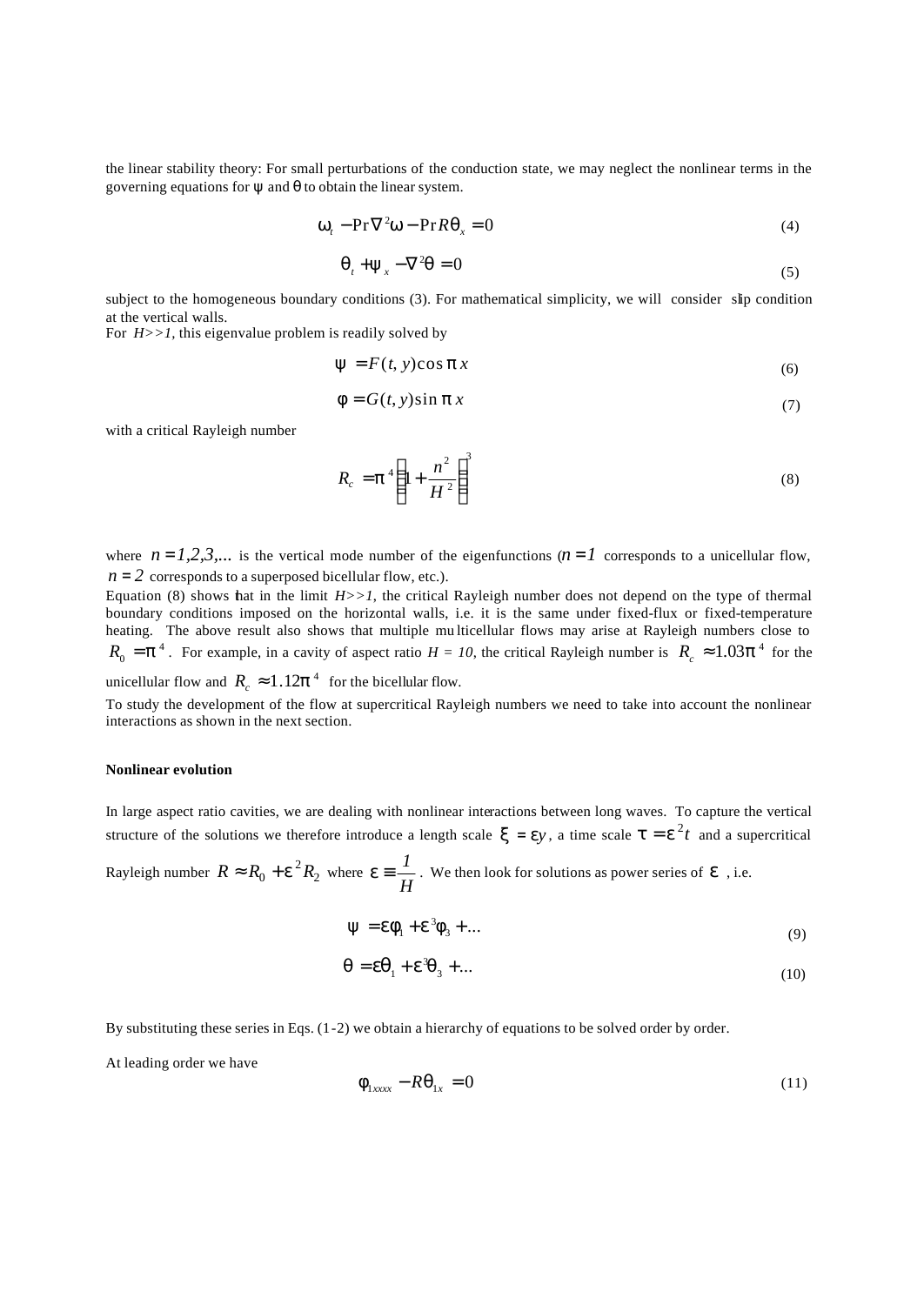$$
\boldsymbol{q}_{1xx} - \boldsymbol{f}_{1x} = 0 \tag{12}
$$

whose solutions under the boundary conditions

$$
f_1 = q_{1x} = 0 \quad at \quad x = \pm \frac{1}{2}
$$
 (13)

are

$$
\mathbf{f}_1 = \mathbf{p} f(\mathbf{t}, \mathbf{x}) \cos \mathbf{p} x \tag{14}
$$

$$
\boldsymbol{q}_1 = f(\boldsymbol{t}, \boldsymbol{x}) \sin \boldsymbol{p} x + g(\boldsymbol{x}, \boldsymbol{t}) \tag{15}
$$

where *f* and *g* are functions of the slow variables  $t$  and  $\bf{x}$  to be determined at the next order. At order  $e^3$ , we have to deal with an inhomogeneous system of equations. The solvability condition then requires that the inhomogeneous terms be orthogonal to the eigenfunctions of the homogeneous system, leading to the following equations for *f* and *g* 

$$
pf_t = R_2 f + 3f_{xx} - R_0 f g_x \tag{16}
$$

and

$$
g_t = g_{xx} - f f_x \tag{17}
$$

which are the amplitude equations governing the spatio-temporal evolution of the velocity and temperature fields. It can be easily deduced from these equations that the system can reach either a unicellular or multicellular steady state, but prediction of the preferred mode is an open question .

#### **Dispersion Relation**

At early times, small perturbations will grow according to the linear equation

$$
pf_t = R_2 f + 3f_{xx} \tag{18}
$$

from which we deduce the dispersion relation

$$
pI = R_2 - \frac{3n^2 p^4}{H^2}
$$
 (19)

where  $\bf{l}$  is the growth rate and *n* the mode number,  $p = 1 + Pr^{-1}$ 

We note from this relation that the unicellular flow  $(n=1)$  is the mode having the highest growth rate and the lowest critical Rayleigh number.

### **Parallel Flow Approximation**

For steady state flow in the central region, we may neglect both space and time derivatives in the above equations to get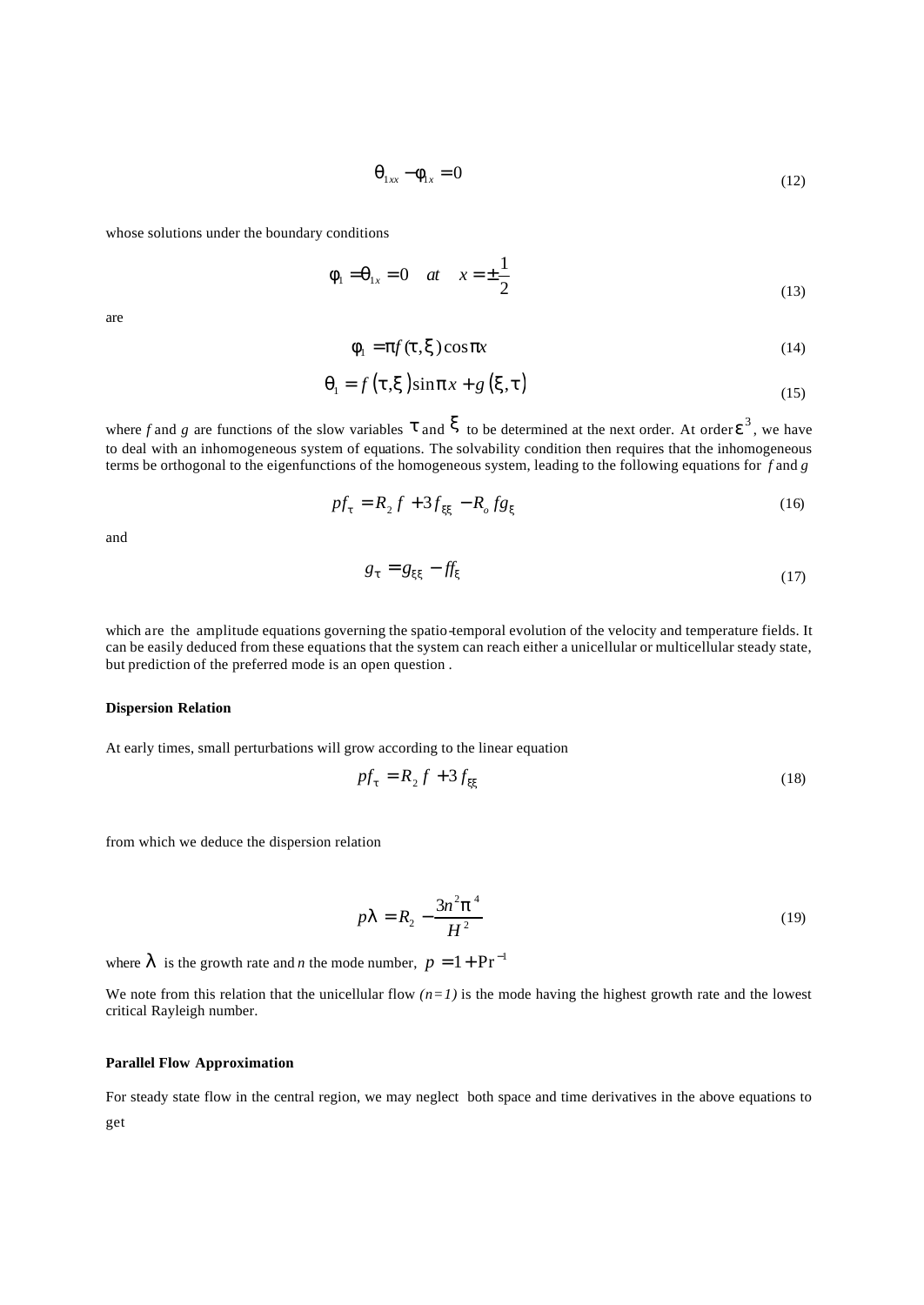$$
g_t = \frac{1}{2}f^2\tag{20}
$$

$$
f = (2R_2/R_0)^{\frac{1}{2}}
$$
 (21)

We thus recover the solution obtained from the parallel-flow approximation

### **NUMERICAL SOLUTIONS**

Fig. 1 shows the stream lines and isotherms patterns in a cavity under fixed-flux heating condition with an aspect ratio H=8, a Prandtl number  $Pr = 0.7$  and a Rayleigh number  $Ra = 2500000$  (note that hereafter, Ra is the Rayleigh number based on the height H'of the cavity). This figure clearly shows that the unicellular flow is parallel in the core region. It should be noted that for smaller Ra, the flow becomes weaker, and eventually vanishes if Ra is decreased below a critical value as predicted by the linear stability theory.



For Ra= 4 000 000, the solution obtained by using the solution at Ra=2 500 000 as initial condition (I.C.) is a unicellular flow (very similar to that of Fig.1). By starting with a zero-initial condition ( $\Psi = T = 0$ ), we obtained a symmetrical bicellular flow, as shown in Fig.2. In other words, at Ra=4 000 000, we obtain two different solutions, depending on the I.C. It should be noted that for smaller Rayleigh numbers ( below 3 000 000 ) there exists only one solution, namely the unicellular flow, independently of the I.C.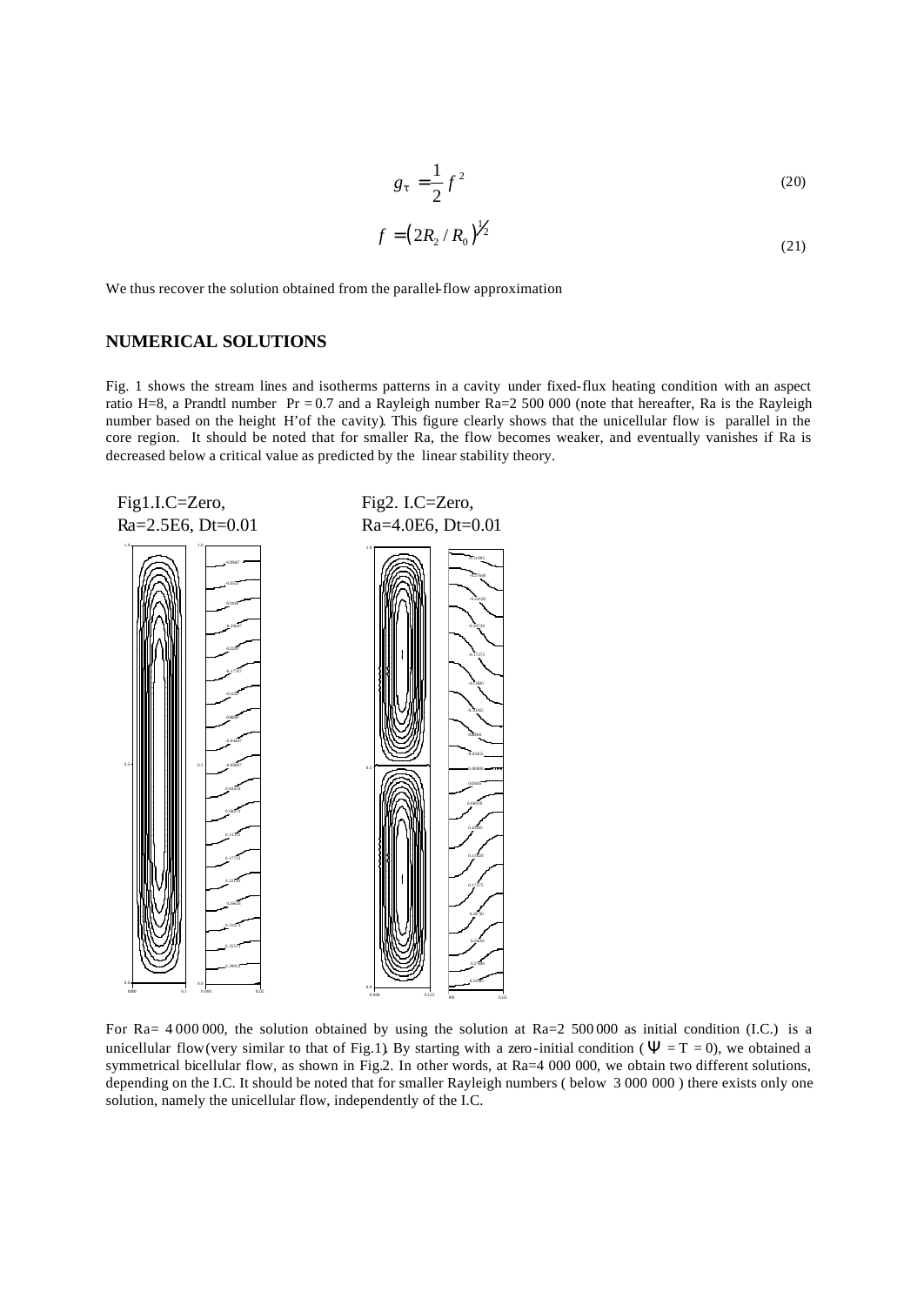

Fig.3 shows the solutions for Ra= 6 000 000. By starting with a zero initial condition, we may obtain two different flow patterns, depending on the chosen time step: The symmetric bicellular flow in Fig.3a was obtained using a time step dt =  $0.01$  while the non-symmetric bicellular flow shown in Fig 3b was obtained with a time step dt =  $0.001$ . Multisolutions were also found at  $Ra = 15 000 000$ : One, two and three cells flow patterns shown in Fig.4a,b,c were in fact obtained using different I.C. and time steps.

These results confirm the prediction of the stability analysis that multisolution may exist at supercritical Rayleigh numbers. Which one is the preferred mode at a given Rayleigh number is still an open question.

## **CONCLUSION**

A linear stability analysis, a nonlinear evolution theory and a numerical simulation of convection were presented to describe the development of parallel flows in a tall vertical cavity heated from below. The novelty of this work lies in its thin geometry, in the multiplicity of its solutions and in the multicellular structure of the developed flows.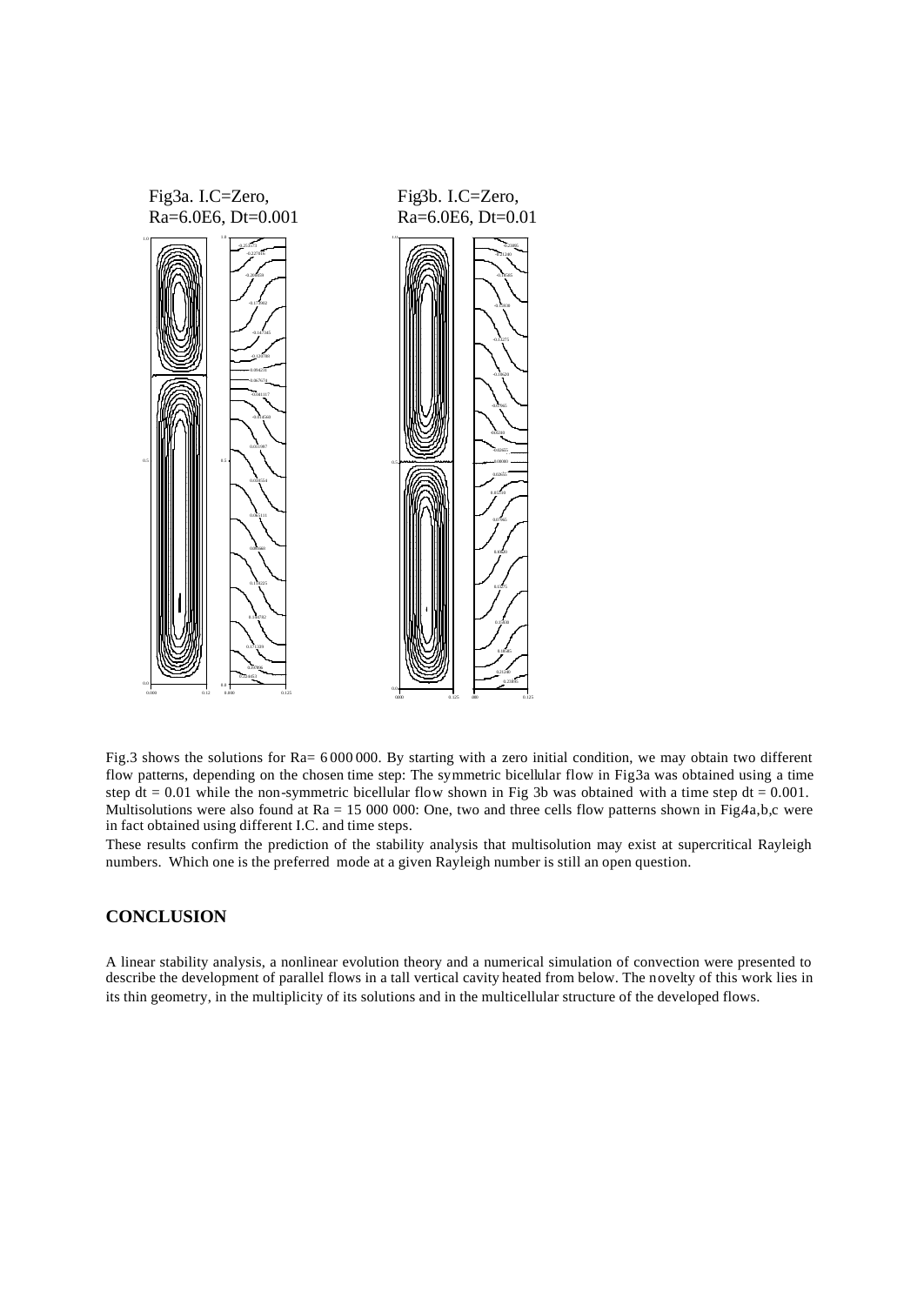

## **ACKNOWLEDGEMENT**

This work was done while THN, on sabbatical leave from École Polytechnique de Montréal, was enjoying the hospitality of the Institut de Mécanique de l'Université de la Méditerranée. We are grateful to Prof. Daniel Dufresne, Director of Uniméca for his hospitality and help.

This work was supported by the National Sciences and Engineering Research Council of Canada under grant OGP 626.